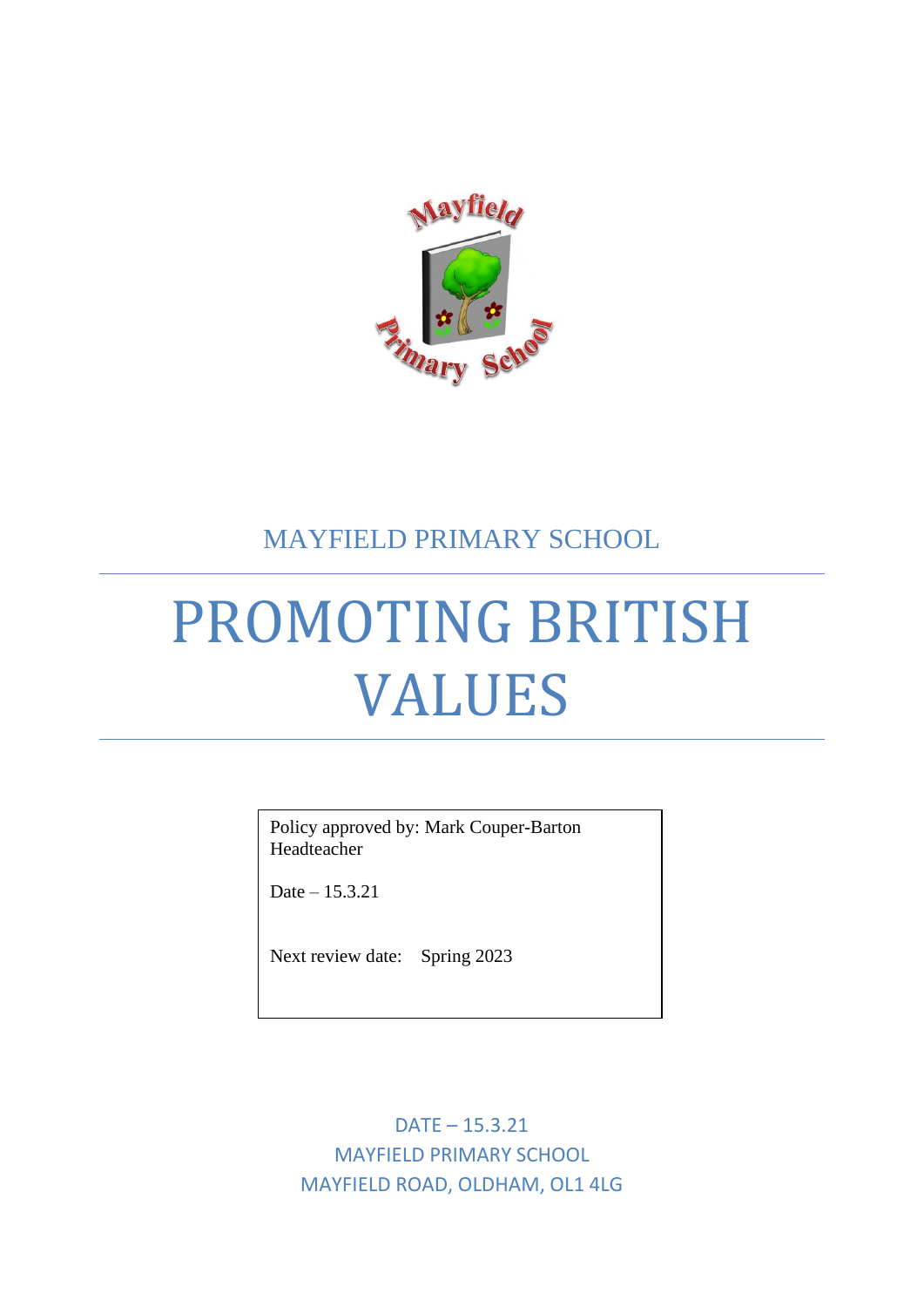## MAYFIELD PRIMARY SCHOOL

#### **Policy for Promoting British Values**

#### **OVERVIEW:**

Through its curriculum, extra-curricular activities, teaching and learning, Mayfield promotes British values. By doing so, we ensure that all learners understand the values that have traditionally underpinned British society. The teaching of these values promotes cohesiveness within our school and community. We prepare pupils for life in England where the population has an increasingly rich diversity of backgrounds, origins, beliefs and cultures by promoting the values on which our society has been built. By teaching pupils these values we help all to become good citizens of the United Kingdom of Great Britain and Northern Ireland.

#### **OBJECTIVES:**

- 1. To ensure that all develop an understanding of the values which underpin life in Britain.
- 2. To teach pupils to have a mutual respect and tolerance for, and an understanding of the various faiths and beliefs represented in Britain today.
- 3. To ensure that all learn to uphold the rule of law and support freedom, justice and equality.
- 4. To help all understand and value the rich diversity that other citizens from different cultures, religions and backgrounds bring to our national society.
- 5. To value people's differences and respect them.
- 6. To develop pupils' awareness and toleranceof communities different to their own.
- 7. To value democracy and to stand up for right against wrong.
- 8. To care for the sick, the poor, the weak and the old and treat them as valued members of our society.
- 9. To ensure that learners become loyal and patriotic citizens of the United Kingdom.

#### **STRATEGIES:**

- 1. The school promotes British values through its teaching, learning across the subjects of the curriculum to help all understand how the values have underpinned life in Britain throughout its history, geography, language, literature, sport and games, personal and social education and religions.
- 2. Mayfield teaches children about the growth and development of our parliamentary democracy and its key institutions including the constitutional monarchy.
- 3. Learners are taught about democracy and universal suffrage and the duty of citizens to participate in and contribute to life in Britain.
- 4. We develop the skills of participation and responsible action necessary for living